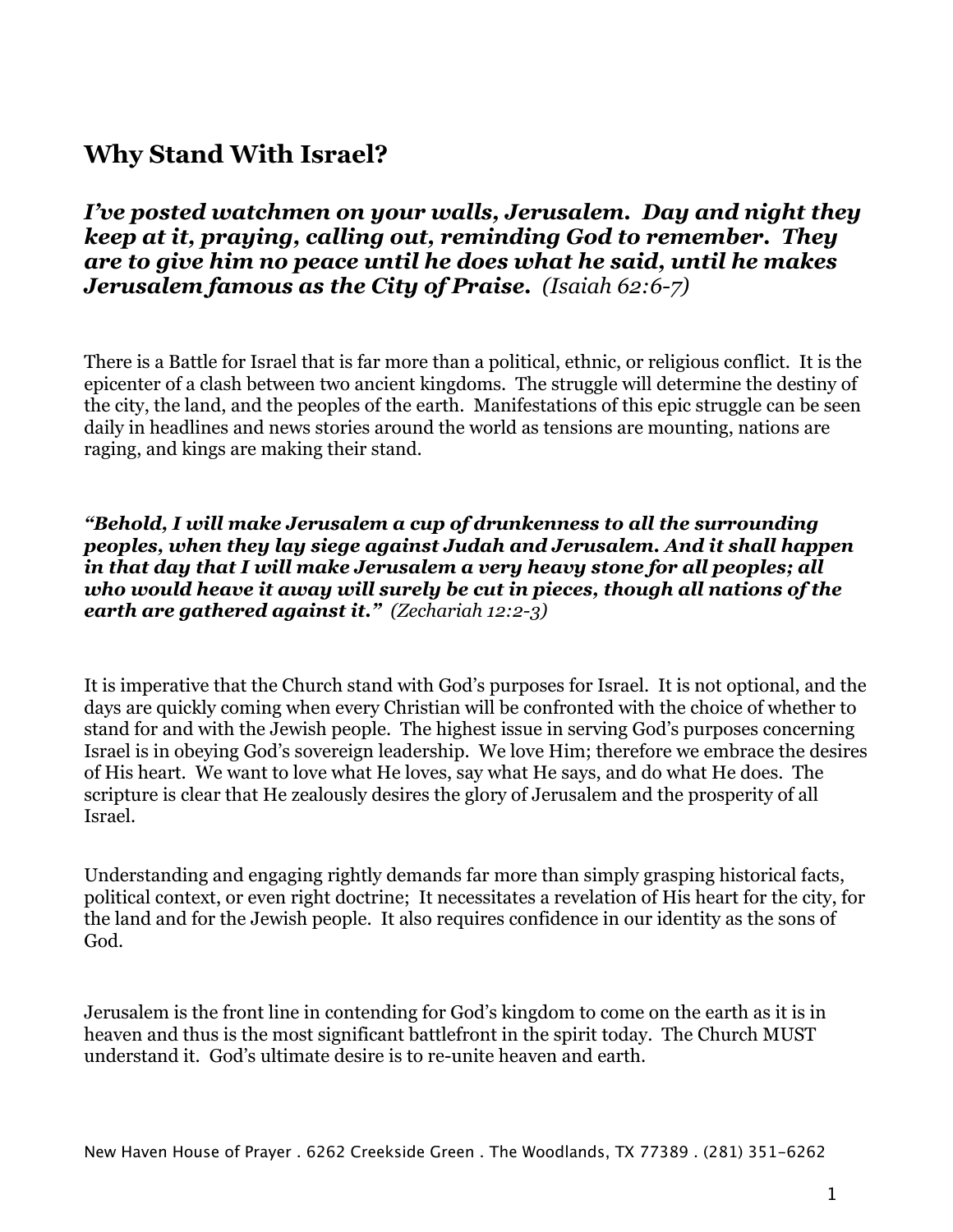*For he has made known to us in all wisdom and insight the mystery of His will, according to His purpose which He set forth in Christ 10 as a plan for the fullness of time, to unite all things in Him, things in heaven and things on earth. (Ephesians 1:9-10 :: RSV)*

We were made to dwell in physical (glorified) bodies on the material earth with God forever. Our bodies are made of the earth and are therefore profoundly connected to the land we inhabit.

*…but you [Jerusalem] shall be called Hephzibah, and your land Beulah; for the Lord delights in you, and your land shall be married. For as a young man marries a virgin, so shall your sons marry you; and as the bridegroom rejoices over the bride, so shall your God rejoice over you. (Isaiah 62:4-5)*

*And I heard a loud voice from heaven saying, "Behold, the tabernacle of God is with men, and He will dwell with them, and they shall be His people. God Himself will be with them and be their God. (Revelation 21:3)*

We are not satisfied, nor is creation at rest until God executes judgment, establishes His Kingdom, and accomplishes His will in summing up all things into a single supernatural reality. God created us for intimate partnership in every aspect of that process. The cries of the saints in heaven and the groans of the whole creation attest to it.

*And they cried with a loud voice, saying, "How long, O Lord, holy and true, until You judge and avenge our blood [the shedding of which defiles the land]…" (Revelation 6:10)*

*For the earnest expectation of the creation eagerly waits for the revealing of the sons of God… because the creation itself also will be delivered from the bondage of corruption into the glorious liberty of the children of God. For we know that the whole creation groans and labors with birth pangs together until now. Not only that, but we also who have the first fruits of the Spirit, even we ourselves groan within ourselves, eagerly waiting for the adoption, the redemption of our [material] body. (Romans 8:19-23)*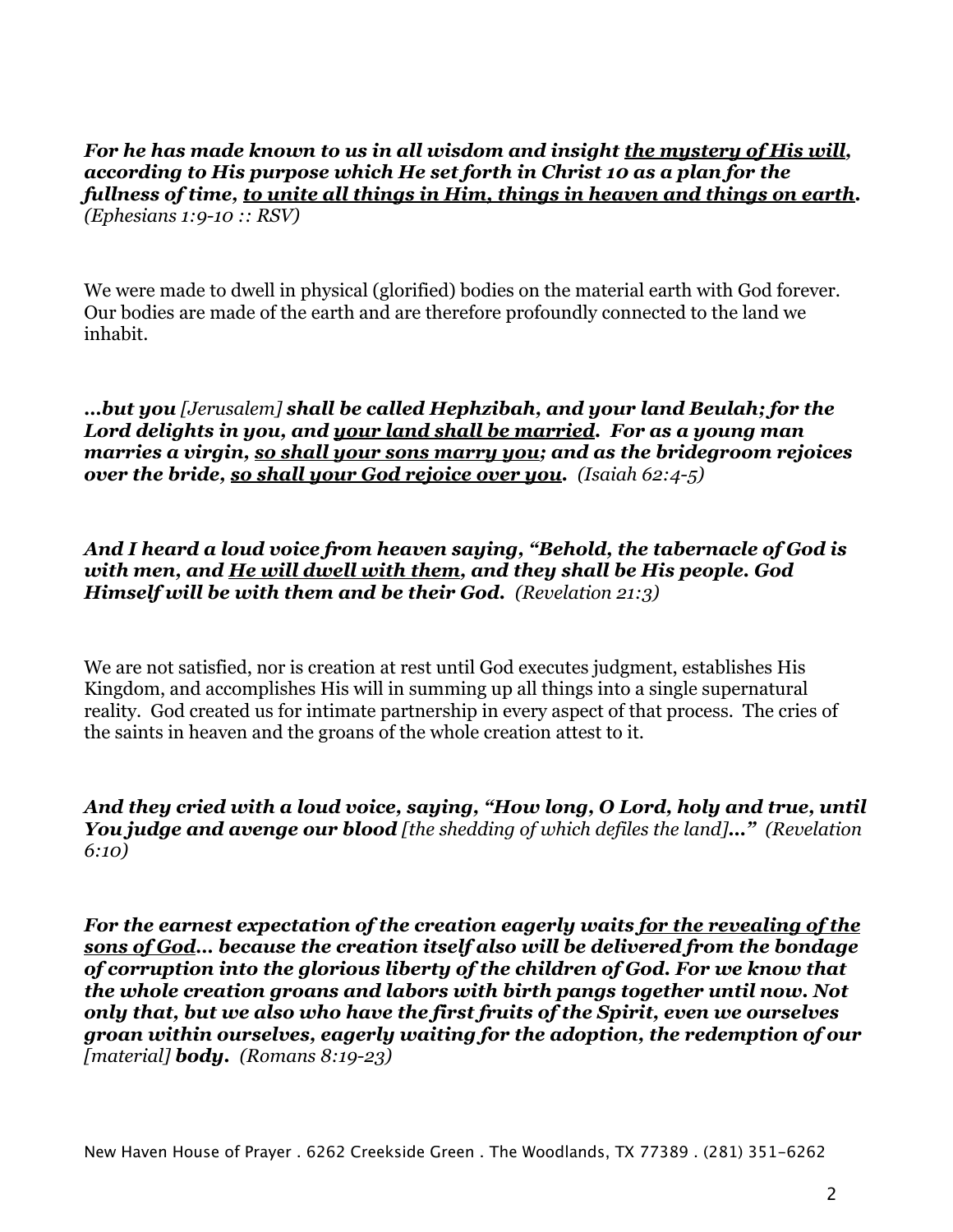The convergence of that singular reality—the point from which creation will be progressively redeemed and to which Heaven will literally descend—is the city of Jerusalem, the place chosen to be His throne forever—the city of the Great King.

*Great is the Lord, and greatly to be praised in the city of our God, in His holy mountain. Beautiful in elevation, the joy of the whole earth, is Mount Zion on the sides of the north, The City of the Great King. (Psalm 48:1-2)*

*Of the increase of His government and peace there will be no end, upon the throne of David and over His kingdom, to order it and establish it with judgment and justice from that time forward, even forever… (Isaiah 9:7)*

*…Behold, the Man whose name is the Branch! From His place [in Jerusalem] He shall branch out, and He shall build the temple of the LORD… He shall bear the glory [authority], and shall sit and rule on His throne; so He shall be a priest on His throne, and the counsel of peace shall be between them both [between both offices of priest and king]. (Zechariah 6:12-13)*

*"Then it shall come to pass, when you are multiplied and increased in the land in those days," says the Lord, "that they will say no more, 'The ark of the covenant of the Lord.' It shall not come to mind, nor shall they remember it, nor shall they visit it, nor shall it be made anymore. "At that time Jerusalem shall be called The Throne of the Lord, and all the nations shall be gathered to it, to the name of the Lord, to Jerusalem. No more shall they follow the dictates of their evil hearts." (Jeremiah 3:16-17)*

*Thus says the Lord: "Heaven is My throne, and earth is My footstool. Where is the house that you will build Me? And where is the place of My rest? (Isaiah 66:1)*

The coming Kingdom is about far more, though, than the transformation of the created order. God has NOT given up on employing Abraham's descendents as His primary instrument to establish His kingdom on earth.

The Gentiles have been used by God for thousands of years to help Israel. Paul reminds the Gentile believers time and again that their salvation is inextricably connected to the Jewish

New Haven House of Prayer . 6262 Creekside Green . The Woodlands, TX 77389 . (281) 351-6262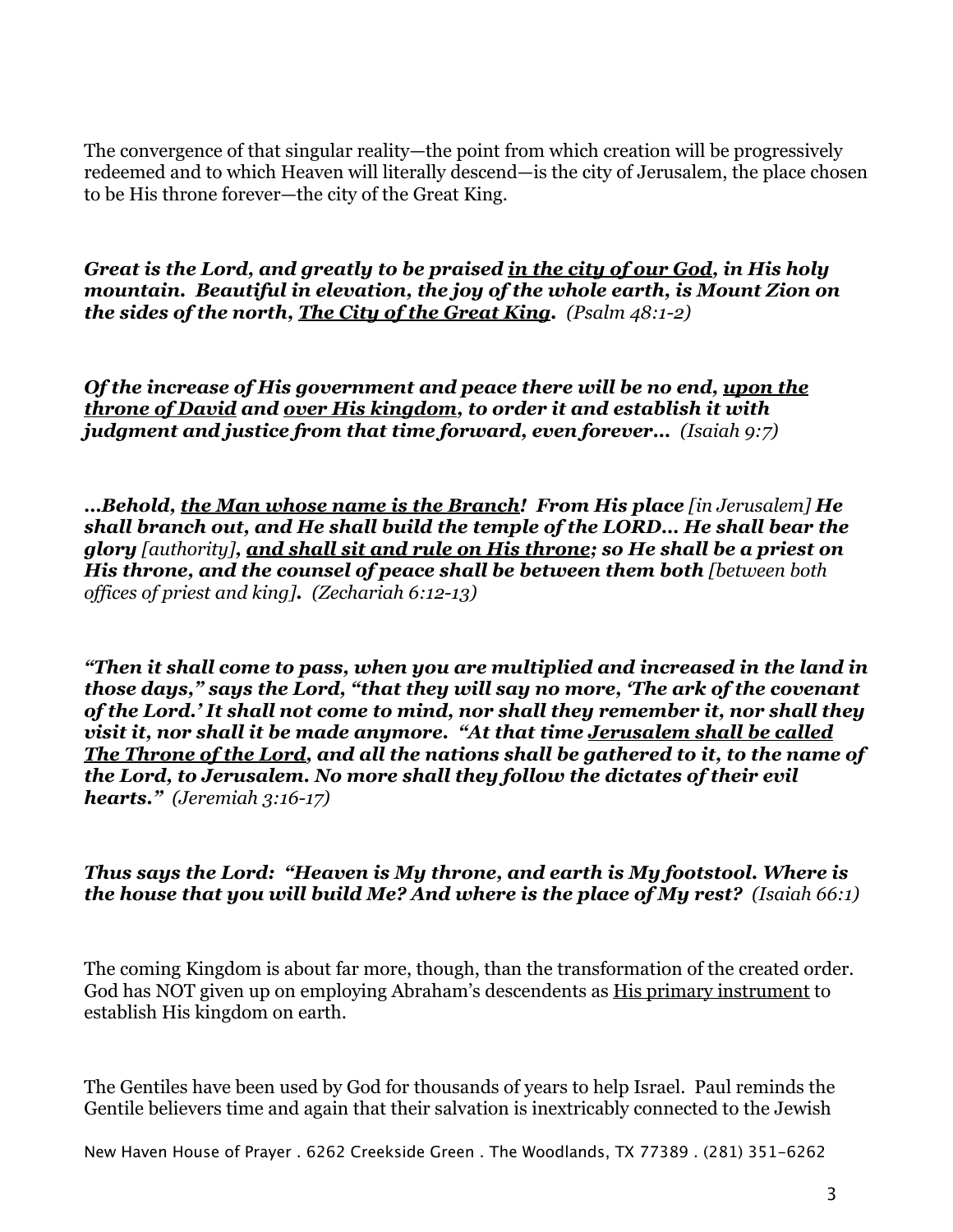people. In similar fashion, the future blessings for Israel are strategically dependent upon the Gentiles walking in the fullness of their destiny.

*And the Scripture, foreseeing that God would justify the Gentiles by faith, preached the gospel to Abraham beforehand, saying, "In you all the nations shall be blessed." So then those who are of faith are blessed with believing Abraham. (Galations 3:8-9)*

*…that you [Gentile believers in Ephesus], being rooted and grounded in love, may be able to comprehend with ALL the saints what is the width and length and depth and height— to know the love of Christ which passes knowledge; that you [Gentile believers] may be filled with ALL the fullness of God. (Ephesians 3:17-19)*

Paul pleaded that we would not live in ignorance concerning God's marvelous strategy to bring Jew and Gentile together as *one new man*. The oldest division that exists in the Church is that between Jew and Gentile.

Prayers for unity in the New Testament have nothing to do with denominational affiliation as we often apply them today, but entirely with the healing of the rift between Jewish and Gentile believers.

*But God, who is rich in mercy, because of His great love with which He loved us, even when we were dead in trespasses, made us alive together with Christ (by grace you [all] have been saved), and raised us up together, and made us sit together in the heavenly places in Christ Jesus, that in the ages to come He might show the exceeding riches of His grace in His kindness toward us in Christ Jesus…*

*Therefore remember that you, once Gentiles in the flesh… were without Christ, being aliens from the commonwealth of Israel and strangers from the covenants of promise, having no hope and without God in the world. But now in Christ Jesus you who once were far off have been brought near by the blood of Christ. For He Himself is our peace, who has made both one, and has broken down the middle wall of separation, having abolished in His flesh the enmity, that is, the law of commandments contained in ordinances, so as to create in Himself ONE NEW MAN FROM THE TWO, thus making peace, and that He might reconcile them both to God in one body through the cross, thereby putting to death the enmity. (Ephesians 2:4-7,11-16)*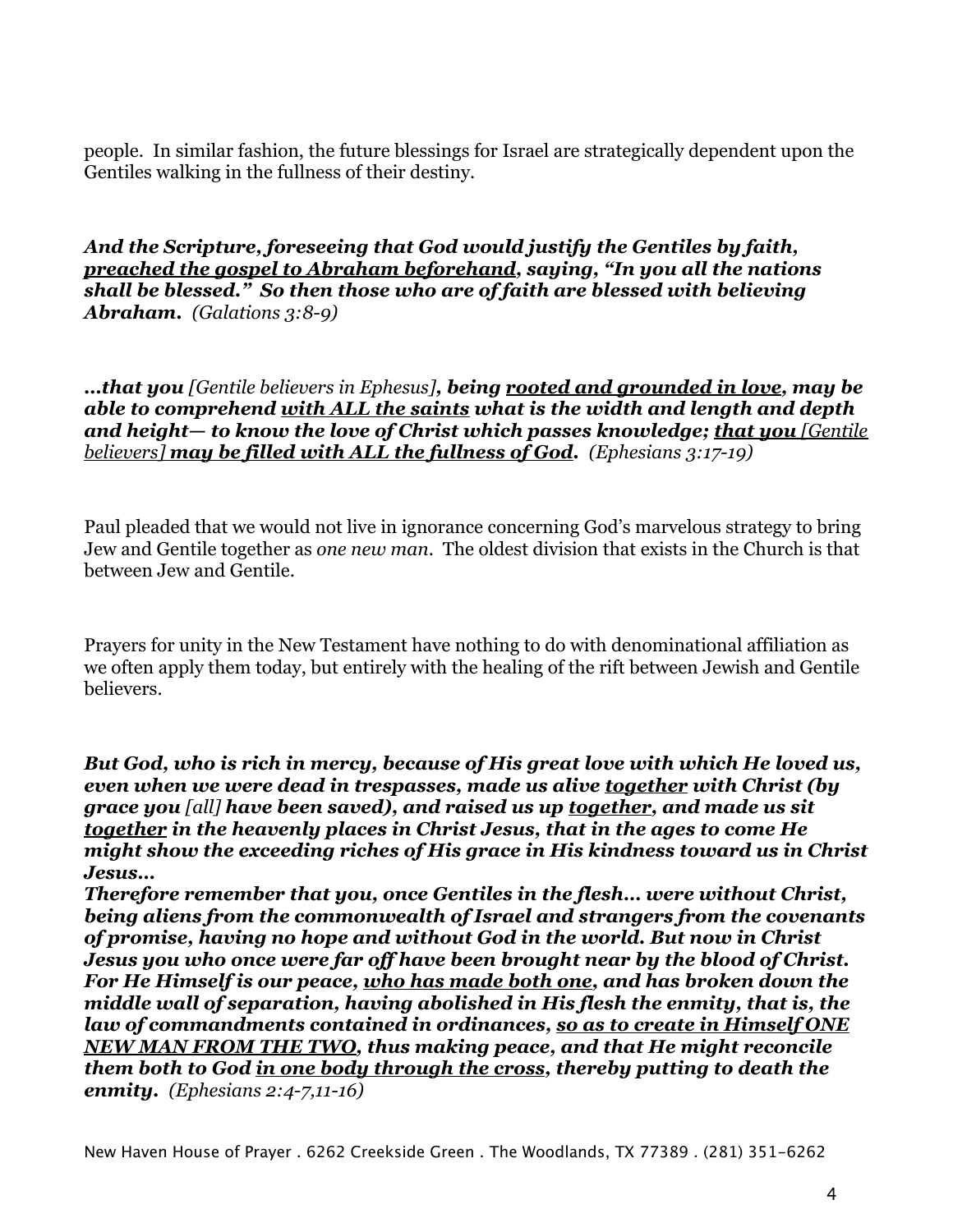The earth, therefore, will not experience the fullness of the Kingdom until the fullness of BOTH Jew and Gentile is revealed.

*I say then, have they [the Jewish people] stumbled that they should fall [forever]? Certainly not! But through their fall, to provoke them to jealousy, salvation has come to the Gentiles. Now if their fall is riches for the world, and their failure riches for the Gentiles, how much more their fullness! (Romans 11:11-12)*

The revelation of God's wisdom and power to save and reconcile both Jew and Gentile into a singular new creation is nothing less than the revelation of God's Kingdom.

## *Oh, the depth of the riches both of the wisdom and knowledge of God! How unsearchable are His judgments and His ways past finding out! "For who has known the mind of the Lord…" (Romans 11:33-34)*

In response to the revelation of God's heart concerning the destiny of Jerusalem and that of all peoples, Isaiah gives us insight into how we also are to respond.

He was so stirred in his inner man that he, by the grace of God, committed to both intercede and to raise up intercessors who would contend in prayer until the things revealed are also realized—until Jerusalem is made a praise in the earth, the capital and crown jewel of Jesus' empire.

*For Zion's sake I will not hold My peace, and for Jerusalem's sake I will not rest, until her righteousness goes forth as brightness, and her salvation as a lamp that burns. The Gentiles shall see your righteousness, and all kings your glory… (Isaiah 62:1-2)*

*I have set watchmen on your walls, O Jerusalem; they shall never hold their peace day or night. You who make mention of the Lord, do not keep silent, and give Him no rest till He establishes and till He makes Jerusalem a praise in the earth. (Isaiah 62:6-7)*

New Haven House of Prayer . 6262 Creekside Green . The Woodlands, TX 77389 . (281) 351-6262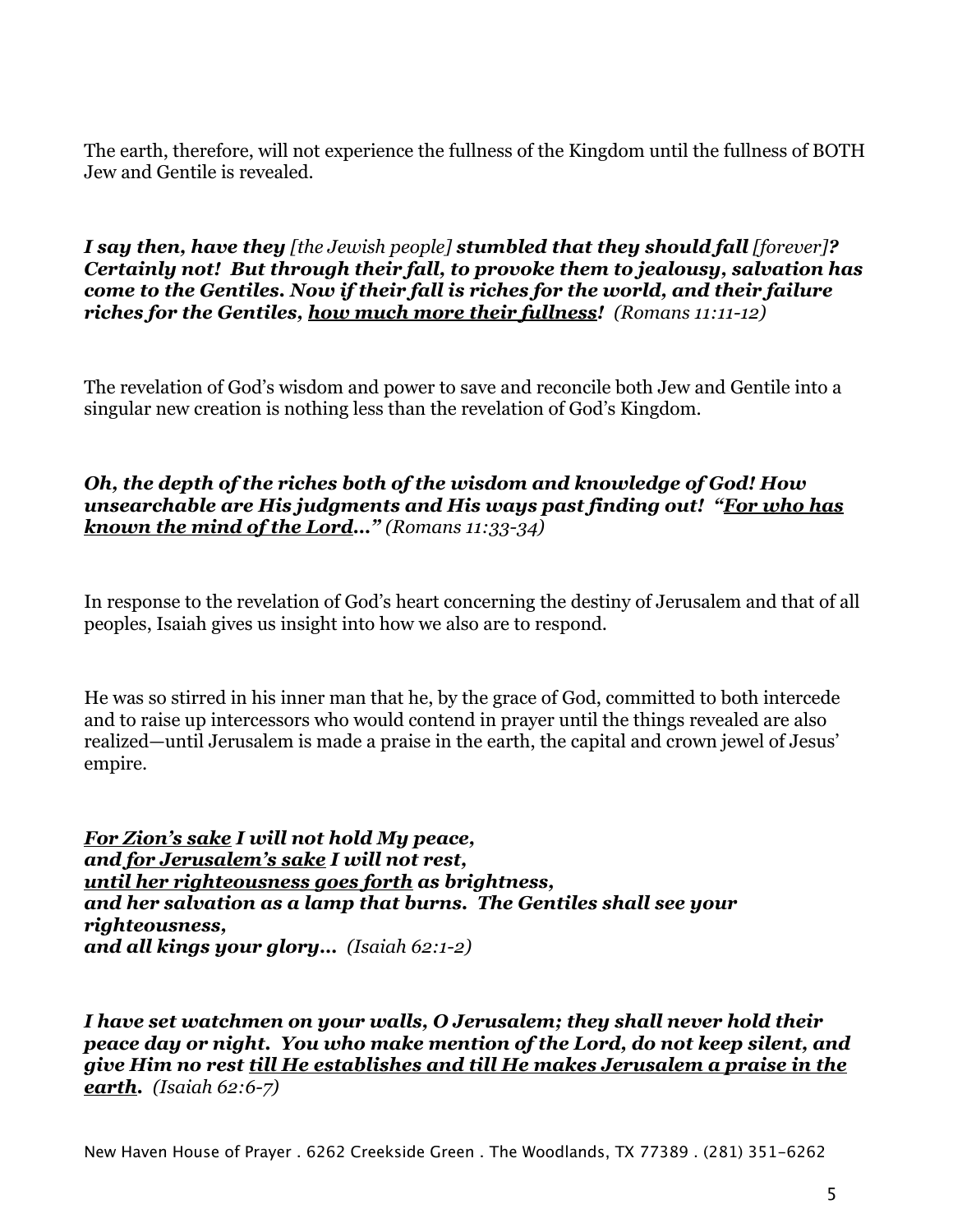The Lord specifically commands us to pray for the peace of Jerusalem because in so doing, we are pursuing His heart and praying for the coming of His kingdom on the earth.

#### *Pray for the peace of Jerusalem: "May they prosper who love you. Peace be within your walls, prosperity within your palaces." For the sake of my brethren and companions, I will now say, "Peace be within you." (Psalm 122:6-8)*

The Lord specifically commands the Church, Jew and Gentile together, to engage in making prophetic declarations over the Jewish people, the city of Jerusalem, and the Gentile nations in agreement with His heart and what He has clearly proclaimed in the scriptures.

*"Comfort, yes, comfort My people!" says your God. "Speak comfort to Jerusalem, and cry out to her, that her warfare is ended, that her iniquity is pardoned; for she has received from the Lord's hand double for all her sins." (Isaiah 40:1-2)*

*Indeed the Lord has proclaimed to the end of the world: "Say to the daughter of Zion, 'Surely your salvation is coming; behold, His reward is with Him, and His work before Him.'" (Isaiah 62:11)*

*For thus says the Lord: "Sing with gladness for Jacob, and shout among the chief of the nations; proclaim, give praise, and say, 'O Lord, save Your people, The remnant of Israel!' Behold, I will bring them from the north country, and gather them from the ends of the earth…A great throng shall return there... Hear the word of the Lord, O nations, And declare it in the isles afar off, and say, 'He who scattered Israel will gather him, and keep him as a shepherd does his flock.'" (Jeremiah 31:7-10)*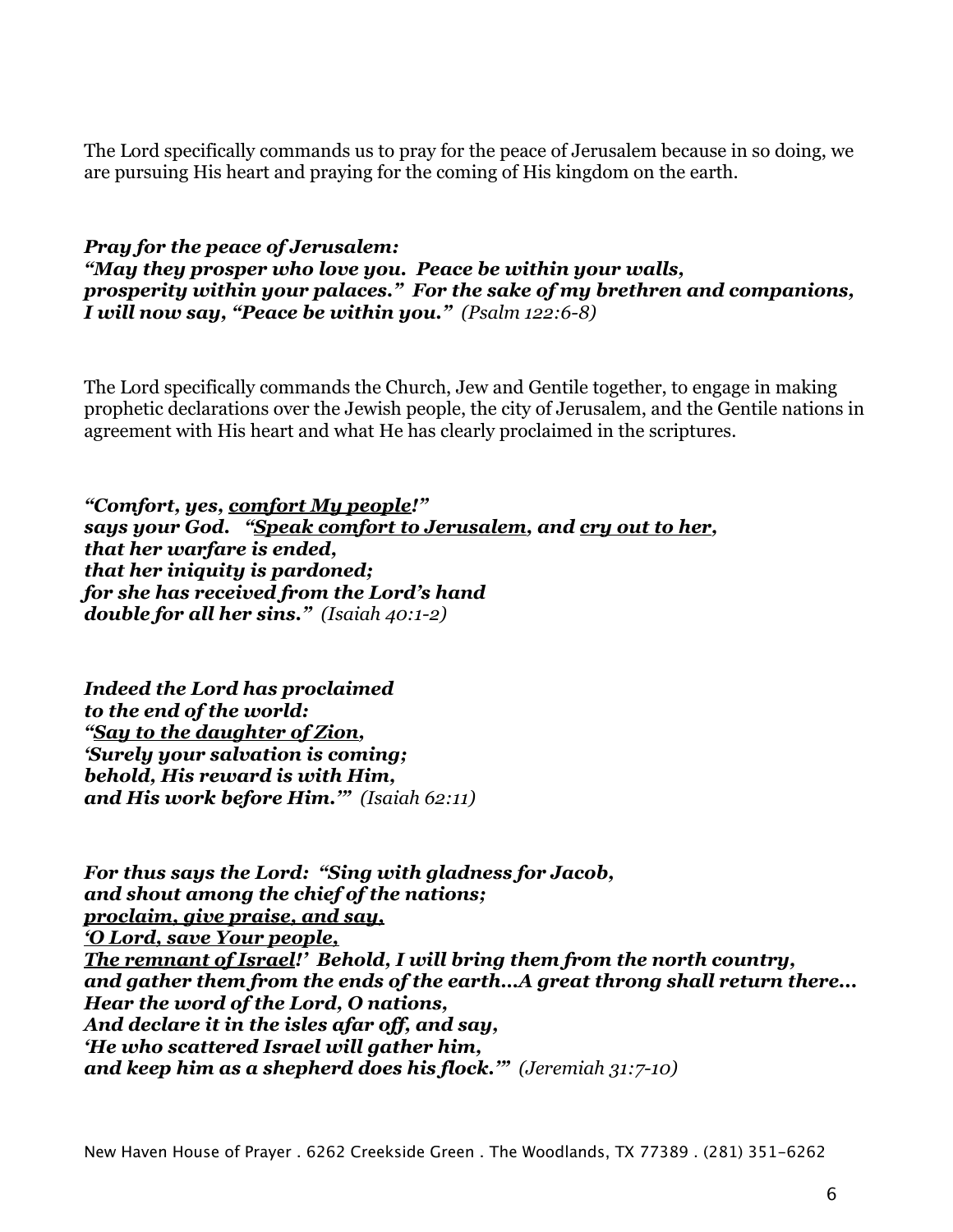As we agree with the heart of Jesus, our hearts are tenderized to accept His leadership on His terms, our love of the Jewish people grows, and God's family (Jew and Gentile) is unified in love.

*There is neither Jew nor Greek, there is neither slave nor free, there is neither male nor female; for you are all one in Christ Jesus. (Galatians 3:28)*

*The Lord has appeared of old to me, saying: "Yes, I have loved you [O Israel] with an everlasting love…" (Jeremiah 31:3)*

*A new commandment I give to you, that you love one another; as I have loved you, that you also love one another. By this all will know that you are My disciples, if you have love for one another." (John 13:34-35)*

Blessing, serving, and praying for the Jewish people not only honor God's sovereignty; they also command blessing in return. God promised that He would bless any Gentile who blessed Abraham or his offspring. This principle has operated throughout all of history, but it will have profound significance during the Great Tribulation and into the age to come.

*I will bless those who bless you, and I will curse him who curses you… (Genesis 12:3)*

*Let peoples serve you [Jacob], and nations [Gentiles] bow down to you... Cursed be everyone who curses you, and blessed be those who bless you!" (Genesis 27:29)*

## *Pray for the peace of Jerusalem: "May they prosper who love you." (Psalm 122:6)*

We will be required to stand with the Jewish people in the end-times through great tribulation.

Pray that prayers in and for Jerusalem would gain momentum around the world as the wisdom and strategies of God are revealed to His people globally.

*I have set watchmen on your walls, O Jerusalem; they shall never hold their peace day or night. You who make mention of the Lord, do not keep silent, 7 and*  New Haven House of Prayer . 6262 Creekside Green . The Woodlands, TX 77389 . (281) 351-6262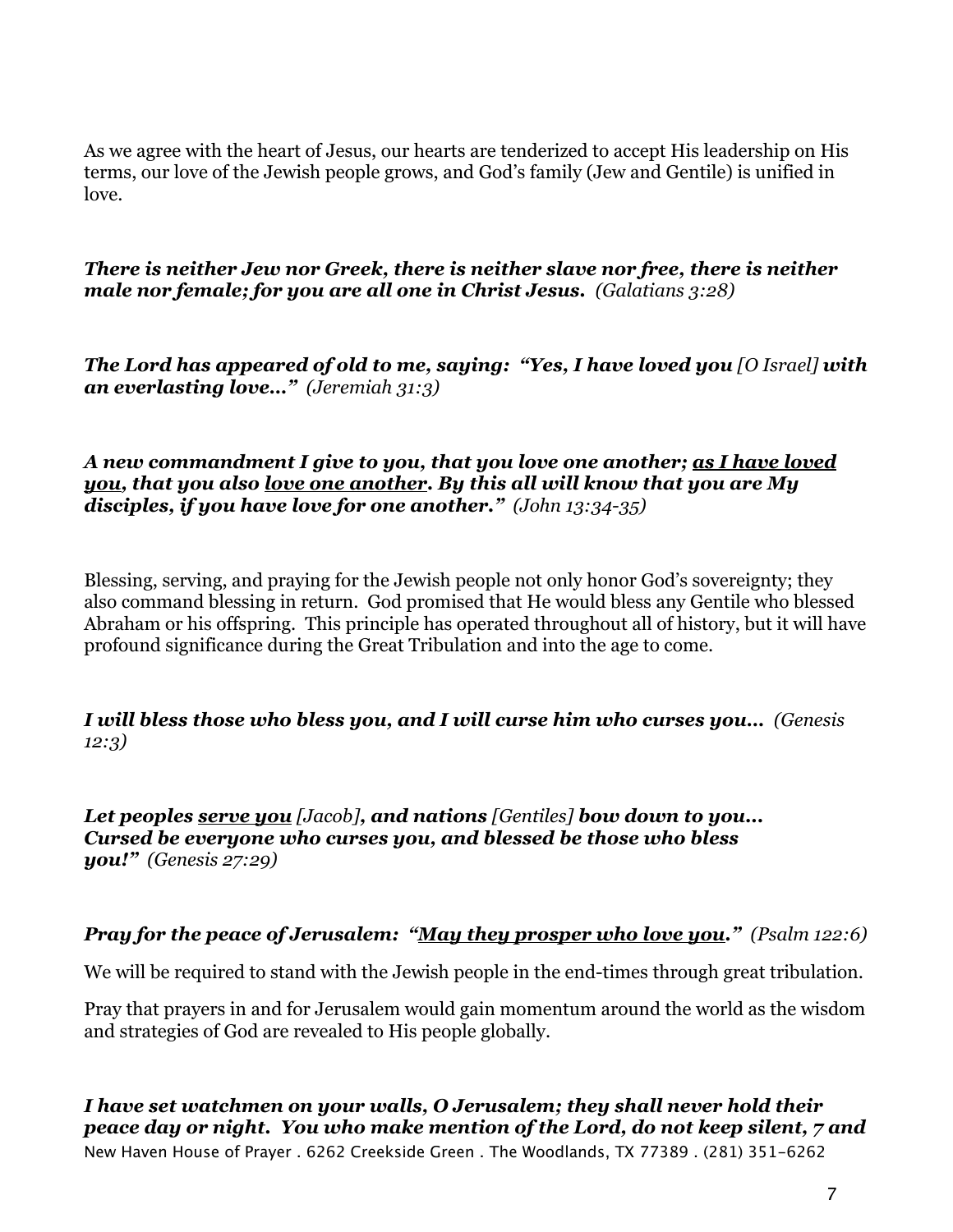*give Him no rest till He establishes and till He makes Jerusalem a praise in the earth. (Isaiah 62:6-7)*

*…that the God of our Lord Jesus Christ, the Father of glory, may give to you the spirit of wisdom and revelation in the knowledge of Him, 18 the eyes of your understanding[a] being enlightened; that you may know what is the hope of His calling, what are the riches of the glory of His inheritance in the saints, 19 and what is the exceeding greatness of His power toward us who believe, according to the working of His mighty power… (Ephesians 1:17-19)*

Pray that the Jewish believers in Israel would be strengthened and that their territory (spheres of influence) would be increased particularly among Israel's national religious leaders.

*…that He would grant you, according to the riches of His glory, to be strengthened with might through His Spirit in the inner man… (Ephesians 3:16)*

*Finally, brethren, pray for us, that the word of the Lord may run swiftly and be glorified, just as it is with you, and that we may be delivered from unreasonable and wicked men; for not all have faith. But the Lord is faithful, who will establish you and guard you from the evil one. (2 Thessalonians 3:1-3)*

Pray for the return of the Jewish people (*Aliyah)* to the land God promised them.

*Fear not, for I am with you; I will bring your descendants from the east, and gather you from the west; I will say to the north, 'Give them up!' and to the south, 'Do not keep them back!' Bring My sons from afar, and My daughters from the ends of the earth… (Isaiah 43:5-6)*

*"Lift up your eyes all around, and see: they all gather together, they come to you; your sons shall come from afar, and your daughters shall be nursed at your side. Then you shall see and become radiant, and your heart shall swell with joy… (Isaiah 60:4-5)*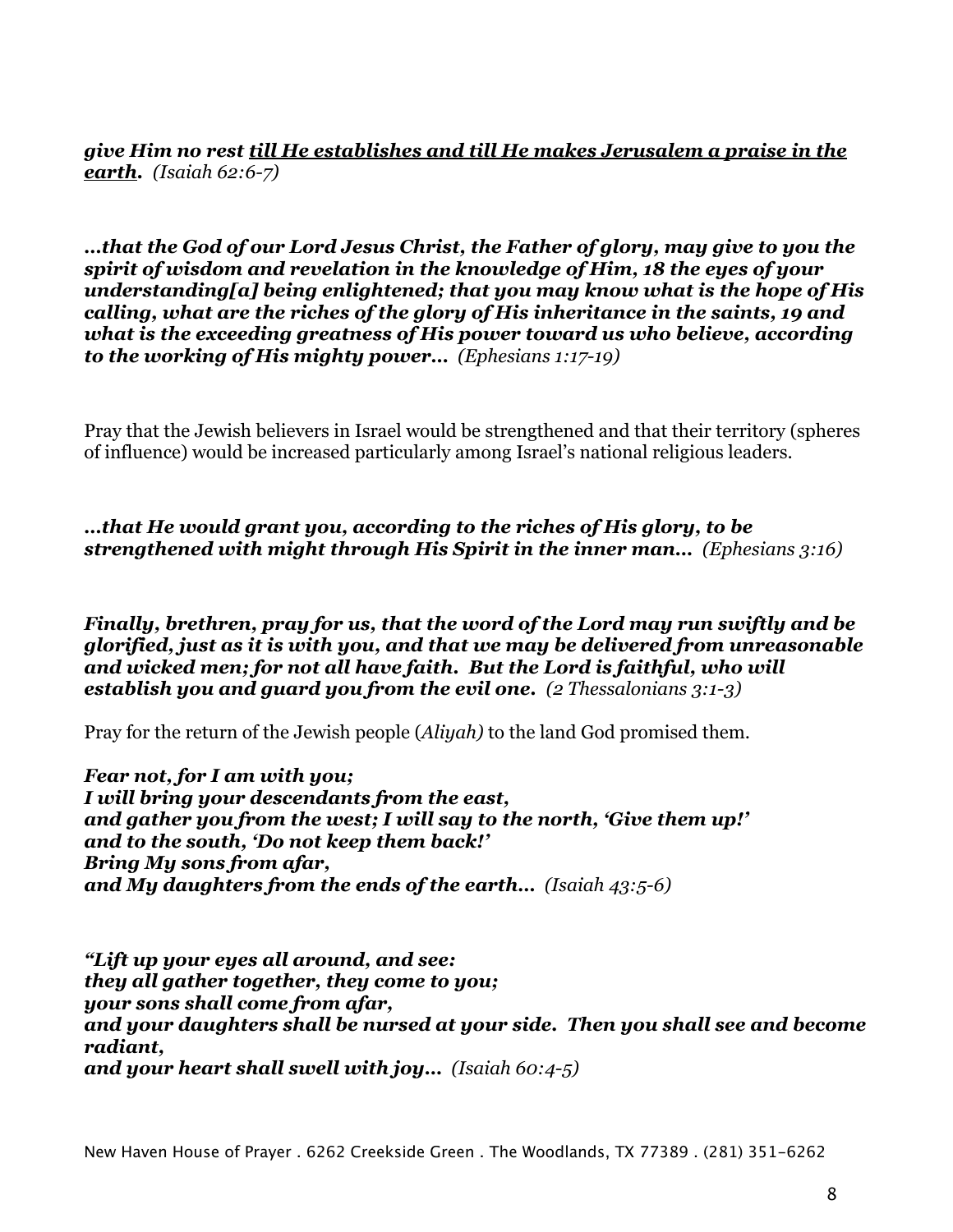Pray for the governmental and religious leaders of Israel to know God, to believe on Him, and to say, "Blessed is He who comes in the name of the Lord."

### *…for I say to you, you shall see Me no more till you say, 'Blessed is He who comes in the name of the Lord!' " (Matthew 23:37-39)*

Pray for the reconciliation and unity of Jew and Gentile and that the Lord would heal the oldest and longest-standing division existing in the Church.

*"I do not pray for these alone, but also for those who will believe in Me through their word; 21 that they all may be one, as You, Father, are in Me, and I in You; that they also may be one in Us, that the world may believe that You sent Me. And the glory which You gave Me I have given them, that they may be one just as We are one: I in them, and You in Me; that they may be made perfect in one, and that the world may know that You have sent Me, and have loved them as You have loved Me. (John 17:20-23)*

Declare over the Jewish people, the city of Jerusalem, and the Gentile nations the fullness of their destiny in God. Pray it, shout it, decree it and sing it so that all the nations of the earth will hear the wisdom and heart of God.

*For thus says the Lord: "Sing with gladness for Jacob, and shout among the chief of the nations; proclaim, give praise, and say, 'O Lord, save Your people, The remnant of Israel!' Behold, I will bring them from the north country, and gather them from the ends of the earth…A great throng shall return there... Hear the word of the Lord, O nations, and declare it in the isles afar off, and say, 'He who scattered Israel will gather him, and keep him as a shepherd does his flock.'" (Jeremiah 31:7-10)*

*Arise, shine; for your light has come! And the glory of the Lord is risen upon you. For behold, the darkness shall cover the earth, and deep darkness the people; but the Lord will arise over you,*